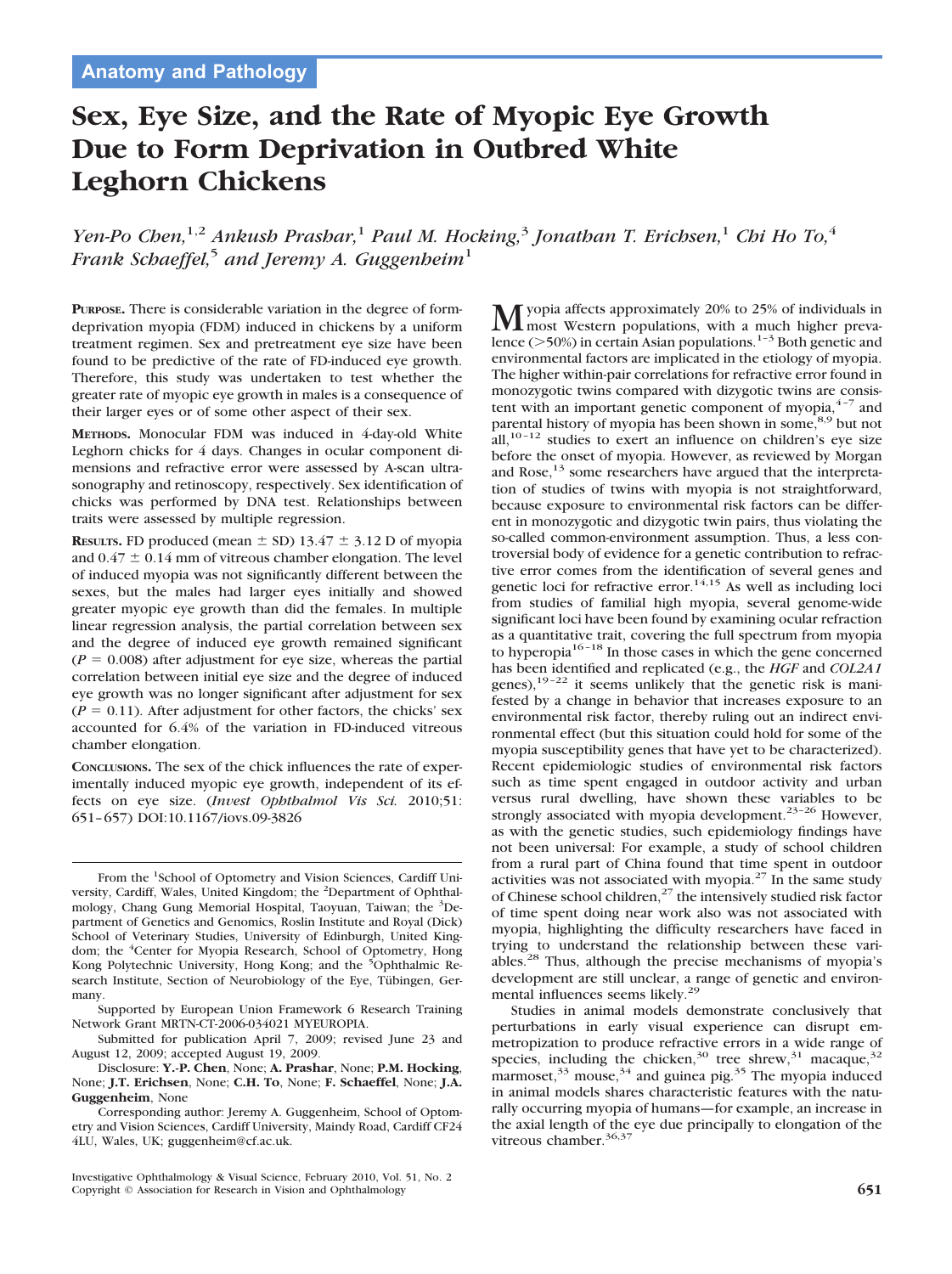There is often considerable interanimal variability in the degree of myopia induced by a uniform regimen of form deprivation (FD).<sup>38-40</sup> In chickens, this differential susceptibility to myopia occurs not only between strains, but also within strains.38,39 Little is known about what causes this effect. Zhu et al.<sup>41</sup> found that sex influenced susceptibility to FDM in White Leghorn chicks, yet Schmid and Wildsoet<sup>39</sup> found that it did not. Studies in fish also suggest that body size (specifically, body weight) influences susceptibility to FDM.<sup>40</sup> The hypothesis that the differential sensitivity to FDM has a genetic origin has been discussed by several authors.<sup>38,42</sup> Perhaps the most convincing evidence in favor of this hypothesis is the significant correlation in the magnitude of the response of chickens to two sequential periods of FD with a recovery interval between.<sup>43</sup>

The completion of a relatively large study of FDM in an outbred population of White Leghorn chickens provided us with the opportunity to explore the role of the chick's sex in determining susceptibility to FDM in detail. In particular, we were interested to test whether sex exerts its effects on susceptibility to myopic eye growth by virtue of the eye size differences between the sexes,  $41,44$  and/or by an independent effect (Fig. 1).

# **MATERIALS AND METHODS**

### **Animals**

Lohmann strain White Leghorn chicks (*Gallus gallus domesticus*) were obtained from Lohmann Tierzucht (Cuxhaven, Germany) as fertilized eggs. This strain has been maintained by random mating of a very large population group undergoing selection for production traits by the breeding company and was expected to exhibit a high level of genetic diversity for eye traits.

Before FDM induction, the chicks were raised in a temperaturecontrolled brooder with transparent Plexiglas sides and lid. During the period of FD, the chicks were kept in a large transparent Plexiglas/ wire-mesh floor pen, heated by an overhead infrared lamp. Food and water were provided ad libitum. Fluorescent lamps mounted on the ceiling of the room provided an illumination of approximately 280 lux at chick eye level in the brooder and 250 lux in the floor pen (with a 12:12-hour light/dark cycle).

The sex of the chicks was determined by a PCR/restriction enzyme digest assay with DNA extracted from a blood sample,  $45-47$  or by examination of secondary sexual characteristics in adult birds, or by both methods. All aspects of the care and use of the chicks conformed to the U.K. legislation and the European Communities Council Directive 86/609/EEC (1986) and complied with the ARVO Statement for the Use of Animals in Ophthalmic and Vision Research.

## **Form Deprivation**

Monocular deprivation of form vision was performed for 4 days, beginning when the chicks were 4 days old. Wallman and Adams<sup>48</sup> found that ocular changes to visual deprivation in chicks were evident after treatment for only 3 days. A pilot experiment in outbred Lohmann White Leghorn chicks suggested that interanimal variability in response to FD was clearly evident after 4 days, while at the same time ensuring that the FDM response had not yet reached its plateau. Ocular component dimensions were measured before and after the period of FD. Ocular refraction was measured only after FD.

Translucent diffusers were made from a sheet of 0.8-mm-thick polypropylene with an absorbance of 0.07 log units. The polypropylene sheet was heated and compression molded into appropriately sized hemispheres. All diffusers were checked by eye for flaws in an attempt to ensure uniformity of shape and translucency. To induce myopia, we sutured a diffuser to the skin around the orbit of the left eye with monofilament nonabsorbable suture material (Ethilone 4-0; Ethicon, Johnson & Johnson Intl., Norderstedt, Germany) while the

animal was under general anesthesia (produced by an intramuscular injection of ketamine 50 mg/kg and xylazine 3.5 mg/kg). After recovery from anesthesia, we made certain that the chicks could open the occluded eye freely. Diffusers were removed after 4 days of FD by removal of the sutures. The right eyes of chicks were untreated and served as a paired control.

# **Ocular Measurements and Quantification of Myopia Susceptibility**

Ocular component dimensions—anterior chamber depth (ACD), lens thickness (LT), vitreous chamber depth (VCD), and axial length (AL) were measured with high-frequency A-scan ultrasonography.<sup>44</sup> Measurements were obtained before and after the period of FD, while the chicks were anesthetized. The refractive (RF) state of each eye was measured in the dark using noncycloplegic streak retinoscopy, on awake chicks, immediately after removal of the diffuser. (Note that RF was not measured before FD, since in preliminary tests the difference in refraction between fellow eyes was of the same order of magnitude as the measurement error of repeat noncycloplegic streak retinoscopy assessments; and, in our hands, photorefraction was no more precise than retinoscopy). We were unable to measure RF on chicks while they were anesthetized (and thus cyclopleged), because this necessitated the use of a speculum or some other method of opening the lids, which induced astigmatism. Keratometry was not measured in this experiment, since, in outbred chickens at least, changes in corneal curvature represent a minor structural correlate of FDM compared with changes in VCD.<sup>38,47</sup> Body weight was measured (to the nearest gram) before, and after, the period of FD.

Susceptibility to FDM was quantified using three variables,  $\Delta VCD$ ,  $\Delta A L$ , and  $\Delta RF$ , defined as:

$$
\Delta VCD = \Delta VCD_{\rm T} - \Delta VCD_{\rm C}
$$

$$
\Delta AL = \Delta AL_{\rm T} - \Delta AL_{\rm C}
$$

$$
\Delta RF = RF_{\rm C} - RF_{\rm T}
$$

where,  $\Delta VCD_T$  is VCD in the treated eye after FD minus VCD in the treated eye before FD;  $\Delta VCD_C$  is VCD in the control eye after FD minus VCD in the control eye before FD;  $\Delta A L_{\text{T}}$  is AL in the treated eye after FD minus AL in the treated eye before FD;  $\Delta A L_C$  is AL in the control eye after FD minus AL in the control eye before FD;  $RF<sub>T</sub>$  is RF in the treated eye after FD; and  $RF<sub>C</sub>$  is RF in the control eye after FD.

## **Statistical Analysis**

The frequency distributions of  $\Delta VCD$ ,  $\Delta A L$ , and  $\Delta RF$  and the ocular component dimensions were tested for normality by using the Kolmogorov-Smirnov test. Because the data for  $\Delta RF$  were nonnormally distributed, the Spearman correlation coefficient was used to test the relationships  $\Delta RF$  versus  $\Delta VCD$  and  $\Delta RF$  versus  $\Delta AL$ . Comparisons between the ocular component dimensions before and after FD were made by using paired *t*-tests, and Pearson's correlation coefficient was used to investigate the relationship between susceptibility to FD and sex or initial ocular component dimensions (ocular component dimensions before FD). A general linear model (GLM) was used to adjust measures of susceptibility to FD for the effect of hatch-to-hatch variability (a "batch effect"). Multiple linear regression analysis was performed to investigate the association between myopia susceptibility, sex, and body weight. To decide between the potential causal models explaining the relationship between sex, initial eye size, and myopia susceptibility (Fig. 1), we examined the partial correlation coefficients from the regression analysis (SPSS version 12.0, SPSS Inc., Chicago, IL).

## **RESULTS**

# **Sex and Eye Size**

Because of limited capacity in our animal facility, the experiment was performed in 15 separate hatchings (batches) of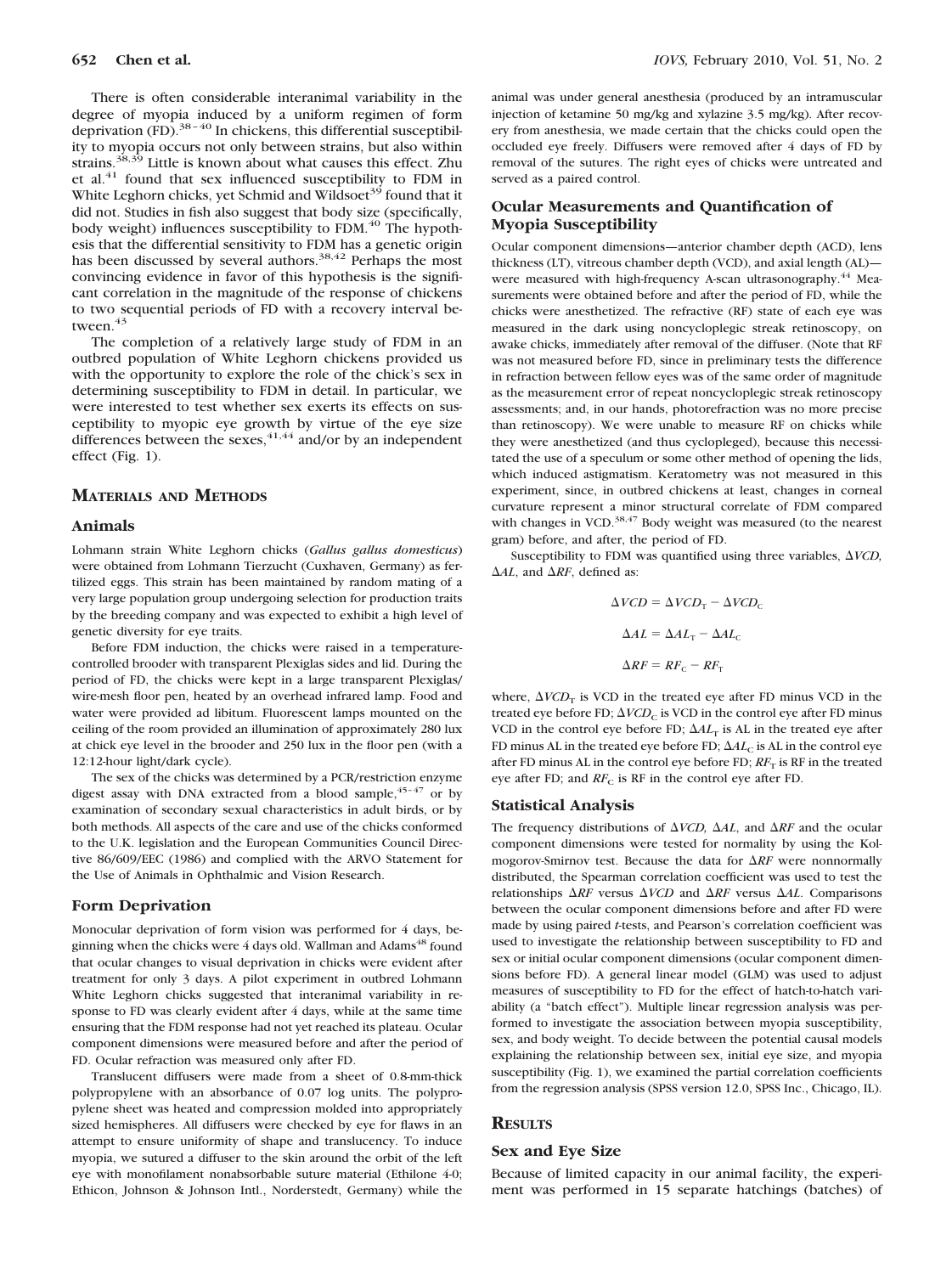**TABLE 1.** Ocular Component Dimensions before and after FD

| <b>Ocular Component</b><br>Dimensions (mm) | Male<br>$(n = 117)$ | Female<br>$(n = 115)$ | $P^*$   |  |
|--------------------------------------------|---------------------|-----------------------|---------|--|
| Both eyes prior to FD                      |                     |                       |         |  |
| <b>ACD</b>                                 | $1.27 \pm 0.04$     | $1.25 \pm 0.04$       | < 0.001 |  |
| LT.                                        | $1.83 \pm 0.04$     | $1.81 \pm 0.03$       | < 0.001 |  |
| <b>VCD</b>                                 | $5.09 \pm 0.12$     | $4.99 \pm 0.13$       | < 0.001 |  |
| AL.                                        | $8.19 \pm 0.14$     | $8.05 \pm 0.15$       | < 0.001 |  |
| Treated eye after FD                       |                     |                       |         |  |
| <b>ACD</b>                                 | $1.38 \pm 0.10$     | $1.33 \pm 0.08$       | < 0.001 |  |
| LT                                         | $1.97 \pm 0.04$     | $1.96 \pm 0.06$       | 0.07    |  |
| <b>VCD</b>                                 | $5.62 \pm 0.17$     | $5.43 \pm 0.19$       | < 0.001 |  |
| AI.                                        | $8.96 \pm 0.25$     | $8.71 \pm 0.23$       | < 0.001 |  |
| Control eye after FD                       |                     |                       |         |  |
| <b>ACD</b>                                 | $1.40 \pm 0.04$     | $1.36 \pm 0.04$       | < 0.001 |  |
| LT                                         | $1.97 \pm 0.04$     | $1.96 \pm 0.06$       | 0.11    |  |
| <b>VCD</b>                                 | $5.15 \pm 0.13$     | $5.03 \pm 0.13$       | < 0.001 |  |
| AI.                                        | $8.52 \pm 0.15$     | $8.33 \pm 0.16$       | < 0.001 |  |
|                                            |                     |                       |         |  |

Data are expressed as the mean  $\pm$  SD.

\* *t*-test for a difference between sexes.

chicks. The number of chicks in each batch varied from 10 to 25 (mean, 15). In total, 232 chicks were studied, comprising 117 males and 115 females. The sexes were identified by DNA analysis in 175 chicks, by observation of secondary sexual characteristics, such as larger comb and stature in the males and egg-laying in the females, in 32 chicks that were allowed to mature; and by both methods in 25 chicks. For the latter group of 25 chicks, the results of sex identification were fully concordant. Before FD treatment, all ocular component dimensions were significantly larger in the male chicks than in the females (all  $P < 0.001$ ; Table 1).

## **Variation in Susceptibility to FD**

The changes in ocular component dimensions induced by FD are summarized in Tables 1 and 2. After 4 days of FD, there were significant differences in ACD, VCD, and AL between treated and control eyes (paired *t*-test, all  $P \leq 0.001$ ), but this was not the case with LT ( $P = 0.39$ ). Relative to control eyes, treated eyes showed large increases in VCD and AL and a small decrease in ACD. Thus, the axial elongation induced by FD was mainly the result of an increase in VCD.

Myopia susceptibility was quantified as the difference in growth between treated and control eyes during FD (parameters  $\Delta VCD$  and  $\Delta A L$ ) and as the difference in refraction between treated and control eyes after FD (parameter  $\Delta RF$ ). There was substantial variability in myopia susceptibility in this outbred Lohmann strain of chicks (Table 2). The coefficients of variation were: *VCD*, 30%; *AL*, 42%; *RF*, 23%. Both *VCD* and  $\Delta A L$  were highly correlated with  $\Delta RF$  ( $r = 0.55$  and  $r =$ 0.68, respectively; both  $P \le 0.001$ ).

After FD, the male chicks (still) had significantly longer eyes than did the female chicks. Specifically, both the treated and control eyes of the male chicks had deeper anterior and vitreous chambers, and longer overall ALs than did the corresponding eyes of the females (all  $P \le 0.001$ ; Table 1). By contrast, lens thickness was no longer significantly greater in the males than in the females after FD in either the treated or control eye (Table 1). In terms of the relative changes in ocular component dimensions, only the relative change in VCD and AL (i.e.,  $\Delta VCD$  and  $\Delta A L$ ) were significantly different between the sexes, with males again showing a greater relative increase in ocular component dimensions than females (Table 2). In summary, the male chicks had larger eyes before FD, larger eyes after FD, and developed a greater degree of FD-induced myopic eye growth than the females. An important finding, however, is that the males did not develop more FD myopia per se than did the females (Table 2).

# **Eye Size, Sex, and the Rate of Experimentally Induced Eye Growth**

Eye size before FD was found to be a predictor of susceptibility to the treatment's growth-inducing effects. Specifically, there were significant correlations between initial ACD and *VCD*  $(r = 0.23, P \le 0.001)$ , initial VCD and  $\Delta VCD$  ( $r = 0.16, P =$ 0.014), and initial AL and  $\Delta VCD$  ( $r = 0.20$ ,  $P = 0.003$ ). However, initial LT did not correlate significantly with  $\Delta VCD$  ( $r =$  $-0.01$ ,  $P = 0.895$ ). Similar to these associations with  $\Delta VCD$ , there was significant correlation between the initial AL and  $\Delta A L$  (*r* = 0.15, *P* = 0.020).

As mentioned, the chick's sex also predicted its susceptibility to experimentally induced eye growth. The correlation between the sex and  $\Delta VCD$  was  $r = 0.24, P \le 0.001$ . Thus, in univariate analyses, both the sex and the initial eye size were significant predictors of susceptibility to  $\Delta VCD$  (accounting for 6.4% and 3.8% of the variance in response, respectively). Because the directions of the potential causal relationships between the chick's sex, initial eye size, and susceptibility to myopia were unambiguous (e.g., it would not be logical for either myopia susceptibility or eye size to determine sex), we proposed three potential causal effect models to explain the interrelationships among sex, eye size, and the susceptibility to myopic eye enlargement (Fig. 1).

According to model 1, the chick's sex exerted its effects on the rate of eye enlargement solely by virtue of its having produced a difference in initial eye size between the sexes. In model 2, sex influenced susceptibility independent of its effects on initial eye size, and in model 3, sex influenced susceptibility both directly (independent of eye size) and indirectly, as a result of producing differences in initial eye size. When both sex and initial eye size (and body weight) were included in a multiple regression model, sex was the only significant predictor of the rate of eye enlargement (Table 3). As outlined in the following text, this result suggested that causal effects model 2 was most consistent with our observations.

If model 1 were correct, then controlling for eye size should remove the correlation between the chick's sex and the rate of

**TABLE 2.** Myopia Susceptibility

| Parameter         | A11<br>$(n = 232)$ | Male<br>$(n = 117)$ | Female<br>$(n = 115)$ | P              |  |
|-------------------|--------------------|---------------------|-----------------------|----------------|--|
| $\Delta VCD$ (mm) | $0.47 \pm 0.14$    | $0.50 \pm 0.13$     | $0.44 \pm 0.14$       | $\leq 0.001*$  |  |
| $\Delta A L$ (mm) | $0.45 \pm 0.19$    | $0.49 \pm 0.19$     | $0.41 \pm 0.17$       | $0.002*$       |  |
| $\Delta RF$ (D)   | $13.47 \pm 3.12$   | $13.60 \pm 3.30$    | $13.33 \pm 2.93$      | $0.573\dagger$ |  |

Data are expressed as the mean  $\pm$  SD and reflect the differences between treated and control eyes after 4 days of FD.

\* *t*-Test for a difference between sexes.

† Mann-Whitney test.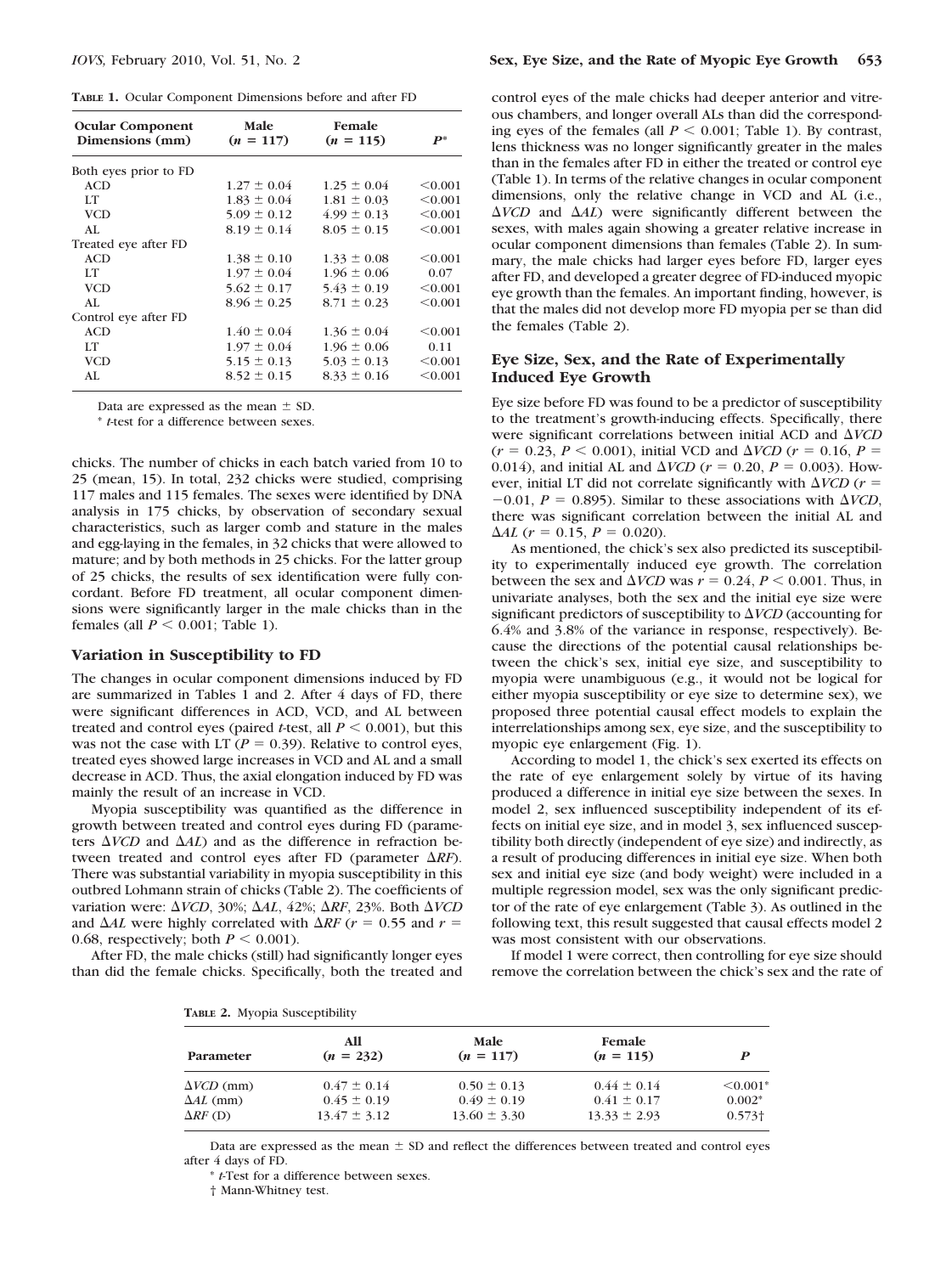

**FIGURE 1.** Potential models describing the relationships between sex, eye size before FD, and the rate of FD-induced eye growth. *Arrows*: direction of causal effects.

myopic eye growth. However, this was not the case. The partial correlation between sex and  $\Delta VCD$  with initial AL held constant and was still significant ( $r = 0.175$ ,  $P = 0.008$ ), demonstrating that model 1 was incorrect. If model 3 were correct, then controlling for sex should *not* remove the correlation between initial eye size and susceptibility to FD, because an independent causal link between these latter two variables should remain. However, there was no longer a significant partial correlation between initial AL and *VCD,* with sex held constant ( $r = 0.11$ ,  $P = 0.11$ ), suggesting that model 3 was also incorrect. Thus, the model that was most consistent with the observed data was model 2—that is, the model in which sex exerted its influence on eye size *and* the rate of myopic eye growth independently. (We note, however, that the result obtained when controlling for sex could have been strongly influenced by a lack of power due to our modest sample size. Hence, we could not rule out model 3 with the confidence with which we could exclude model 1). The proportion of the variance in  $\Delta VCD$  predicted by sex was 6.4% ( $P \le 0.001$ ; Table 3). Body weight was not a significant predictor of the degree of induced myopia ( $P = 0.99$ ) or of the rate of myopic eye growth (Table 3) in multiple regression models.

# **DISCUSSION**

The outbred chicks that we studied showed a varied response to FD, as has been noted many times in other White Leghorn and non-White Leghorn lines.<sup>38,39,47-49</sup> An important result of our study was that the level of induced *myopia* was not significantly different between the male and female chicks. Rather, the eyes of the male chicks elongated to a greater degree in response to FD than did the eyes of the female chicks (which implies that the anterior segments of the sexes must also have been different). Our finding that approximately 6% of the intersubject variability in FD-induced eye growth could be predicted by knowing the sex of the animal is consistent with the hypothesis that the differential susceptibility to FD is partially genetic in origin.<sup>38,42,43</sup> Initial eye size (i.e., AL before FD) was also a statistically significant predictor of the rate of myopic eye growth. However, multiple regression analysis suggested that this relationship was possibly one of "guilt by association"—that is, it represented a noncausal relationship produced by virtue of the tendency for the male chicks to have larger eyes than the female chicks before FD.

Schmid and Wildsoet<sup>39</sup> found similar responses to FD in male and female White Leghorn and broiler crossbred chicks. However, Zhu et al. $41$  identified a higher susceptibility to FDM in male White Leghorn chicks. These conflicting results may be due to the different genetic backgrounds of the chicken lines concerned, or chance effects due to sampling variation (in view of the limited extent of sex's influence on myopia susceptibility). The fact that we found the chicks' sex to exert an effect on eye size and FD-induced eye growth independently suggests that the genes responsible for the increased eye size in males are not necessarily the same genes that give rise to the enhanced rate of myopic eye growth in males. In contrast to the findings of Shen et al.<sup>50</sup> that susceptibility to FDM in fish is strongly related to initial body weight, there was no such relationship in the chicks that we studied (Table 3).

There is an extensive body of statistical literature on the difficulty of attributing specific anatomic differences in scale to the sex of the subject.<sup>51</sup> Usually, the problem is one of deciding whether a given morphologic region of interest (ROI) is larger in males simply by virtue of males being larger than females in general, or because of a specific enlargement of the ROI in males over and above the general size difference between the sexes. Thus, the question is one of *relative* scaling (for example, the size of the ROI relative to overall body size). Although the question we wanted to address was not precisely the same as this, it shared the same inherent property: Namely, one could phrase our research question as, "Is the greater myopic eye growth of male chicks due to their larger initial eye

**TABLE 3.** Multiple Regression Analysis Identifying Predictive Variables Associated with the Rate of Myopic Eye Growth

| Model      | Adjusted $R^2$ | <b>Predictors</b> | $R^*$    | $\boldsymbol{P}$ | <b>Correlations</b> |          |
|------------|----------------|-------------------|----------|------------------|---------------------|----------|
|            |                |                   |          |                  | Zero-Order          | Partial  |
| 0.068<br>A |                | <b>Sex</b>        | 0.204    | 0.004            | 0.260               | 0.187    |
|            |                | Eye size          | 0.141    | 0.078            | 0.206               | 0.116    |
|            |                | Body weight       | $-0.050$ | 0.492            | 0.036               | $-0.045$ |
| B          | 0.070          | <b>Sex</b>        | 0.210    | 0.003            | 0.260               | 0.193    |
|            |                | Eve size          | 0.115    | 0.102            | 0.206               | 0.108    |
| C          | 0.064          | <b>Sex</b>        | 0.260    | < 0.001          | 0.260               |          |

 $\Delta VCD$  resulting from 4 days of FD was examined as a function of sex, initial eye size (i.e. axial length prior to treatment), and initial bodyweight. All variables were included in the starting model 1, followed by backward removal of variables to identify the more parsimonious models 2 and 3.

\* Standardized regression coefficient.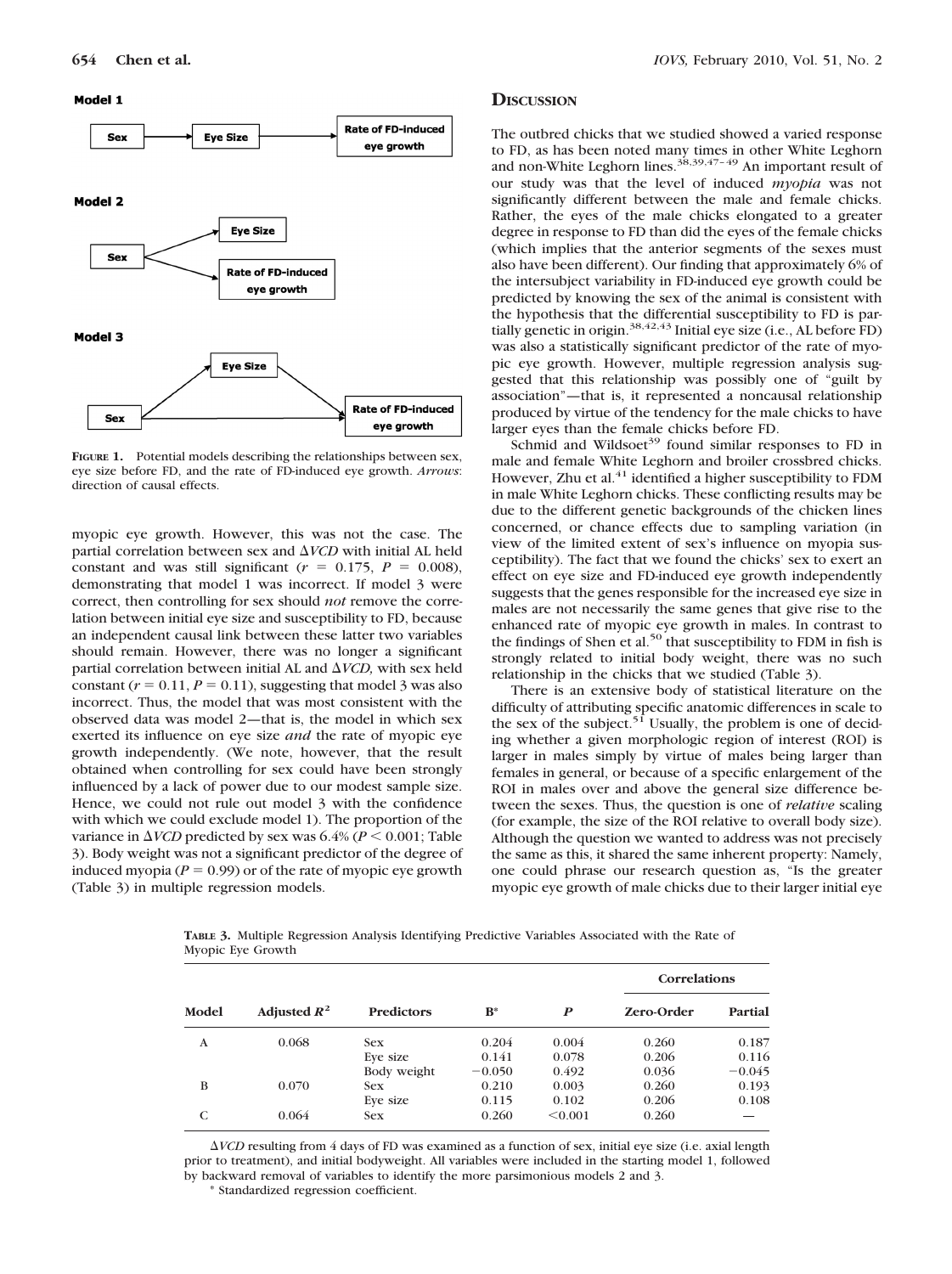| TABLE 4. A Selection of Previous Studies in Which a Difference between the Sexes in the Prevalence of Myopia in Human |  |  |  |  |
|-----------------------------------------------------------------------------------------------------------------------|--|--|--|--|
| Subjects Was Reported                                                                                                 |  |  |  |  |

| Study                                | Subject<br>Ethnicity | Definition of<br>Myopia                                               | Sample Size $(M/F)$     | <b>Subject Age</b><br>Range $(y)$ | <b>Myopia Prevalence</b><br>$(\%)(M/F)$                                                                               | <b>Study Type</b> |
|--------------------------------------|----------------------|-----------------------------------------------------------------------|-------------------------|-----------------------------------|-----------------------------------------------------------------------------------------------------------------------|-------------------|
| Goldschmidt <sup>63</sup>            | Caucasian            | $<-1.50$ D                                                            | 9,243 (4,605/4,638)     | $13 - 14$                         | Total: 5.1/6.7<br>Academic: 7.3/9.4                                                                                   | Cohort            |
| Matsumura<br>and Hirai <sup>52</sup> | Asian                | Mean spherical<br>power $\le$ -0.50 D                                 | 346                     | $3 - 17$                          | Boys: $40.4 \rightarrow 66.0$<br>Girls: $46.3 \rightarrow 66.7$<br>Higher progression<br>rate in boys<br>(P < 0.0001) | Cohort            |
| Lin et al. $64$                      | Asian                | $SE < -0.25$ D;<br>$cycloplegia +$                                    | 11,178 (5,676/5,502)    | $7 - 18$                          | 50/58                                                                                                                 | Cross-sectional   |
| Wong et al. <sup>65</sup>            | Asian                | $SE < -0.50$ D; high<br>myopia:<br>$SE < -5.00$ D);<br>no cycloplegia | 1,113(500/613)          | $40 - 79$                         | Myopia: 33.0/36.5<br>High Myopia:<br>5.2/8.3                                                                          | Cross-sectional   |
| Zhao et al. <sup>66</sup>            | Asian                | $SE < -0.50$ D;<br>$c$ vcloplegia +                                   | $4,621$ $(2,384/2,237)$ | $5 - 13$                          | Myopic shift $>0.50$<br>D in females<br>$(OR = 1.89)$                                                                 | Cohort            |
| He et al. $67$                       | Asian                | $SE < -0.50$ D;<br>$cycloplegia+$                                     | 2,400 (1,222/1,178)     | $13 - 17$                         | Higher prevalence<br>in females<br>$(OR = 2.15)$                                                                      | Cross-sectional   |
| Xu et al. <sup>68</sup>              | Asian                | $SE < -0.50$ D:<br>no cycloplegia                                     | 4,319(2,424/1,895)      | $40 - 90$                         | Higher prevalence<br>in females<br>(P < 0.001)                                                                        | Cohort            |
| Saw et al. <sup>53</sup>             | Asian                | $SE < -0.50$ D;<br>no cycloplegia                                     | 2,974 (1,427/1,547)     | $40 - 79$                         | $22.2/26.8$ (OR =<br>1.87, $P = 0.015$                                                                                | Cross-sectional   |
| Vitale et al. <sup>69</sup>          | Mixed                | $SE < -1.00$ D;<br>no cycloplegia                                     | 12,010 (5,790/6,220)    | >20                               | $32.6/39.9$ (P $\leq$<br>0.001)                                                                                       | Cross-sectional   |

SE, spherical equivalent; OR, odds ratio.

size, or is it due to an effect of sex over and above this?" The way in which the relative size of an ROI is defined can profoundly influence the results obtained when testing for an effect of sex. Because of this, we tested two alternative methods of defining the degree of myopic eye growth, in addition to those we termed  $\Delta VCD$  and  $\Delta AL$  (Supplementary Table S1, http://www.iovs.org/cgi/content/full/51/2/651/DC1). In each case, the findings were the same, providing a measure of confidence that our conclusion was not dependent on any one set of definitions.

In humans, differences in myopia prevalence between the sexes are frequently although not always found (Table 4). For instance, Matsumura and Hirai<sup>52</sup> reported a significant gender difference in the change in refractive error during a 6-year follow-up of mass ophthalmic surveys of Japanese students, and Saw et al.<sup>53</sup> recently revealed that being of female sex was significantly associated with myopia ( $OR = 1.87$ ) in the Singapore Malay population. Moreover, two genetic loci for high myopia have been mapped to the X chromosome to date:  $MYP1$  atXq28<sup>54</sup> and  $MYP13$  at Xq23-25,<sup>55,56</sup> as has a genetic locus for "low" (common) myopia.<sup>57</sup> However, the genetics of sex determination in mammals and birds is very different. Whereas it is males who are the heterogametic sex in mammals (males carry X and Y chromosomes, females two X chromosomes) in birds it is females who are heterogametic (males ZZ, females ZW). Thus, while gene dosage appears to be important in sex determination in both mammals and birds,<sup>58</sup> there is little or no synteny between the human X chromosome and the chicken Z chromosome (specifically, the chicken Z chromosome is syntenic with regions of human chromosomes 5, 8, 9, and  $18$ ).<sup>59-62</sup> Since the degree of induced myopia in the chickens that we studied was not significantly different between the sexes, our results are not consistent with prior findings of sex-related differences in the prevalence of human myopia. Furthermore, since the chicken Z and human X chromosomes are not syntenic, our findings do not implicate genes

on the X chromosome as being especially likely to modulate axial eye growth differently in males and females. (Instead, human chromosomes 5, 8, 9, and 18 may be interesting to study in regard to possible sex differences in humans.)

In conclusion, we found the sex of White Leghorn chicks to influence the rate of FD-induced myopic eye growth, with the males having a greater degree of axial elongation than the females. A chicken's initial eye size and its body weight were not predictive of susceptibility to FDM or the rate of myopic eye growth, once the effect of its sex was taken into account. The mechanism through which the chick's sex affects the rate of myopic eye growth is unknown, but since (1) sex-related dimorphism of body size in chickens is striking and (2) approximately 50% of the variation in normal eye size in chickens appears to be related to generalized body size variation,  $44$  one appealing hypothesis is that levels of sex hormones interact with other growth-promoting stimuli to influence the rate of myopic eye growth. Alternatively, a difference in dosage for one or more genes on the chicken Z chromosome could underlie the phenomenon.

#### *Acknowledgments*

The authors thank Lohmann Tierzucht GmbH (Cuxhaven, Germany) for kindly donating fertile eggs for the study.

## *References*

- 1. Saw SM. A synopsis of the prevalence rates and environmental risk factors for myopia. *Clin Exp Optom.* 2003;86:289 –294.
- 2. Hyman L. Myopic and hyperopic refractive error in adults: an overview. *Ophthalmic Epidemiol.* 2007;14:192–197.
- 3. Lin LLK, Shih YF, Hsiao CK, Chen CJ. Prevalence of myopia in Taiwanese schoolchildren: 1983 to 2000. *Ann Acad Med Singapore.* 2004;33:27–33.
- 4. Teikari JM, O'Donnell J, Kaprio J, Koskenvuo M. Impact of hereditary in myopia. *Hum Hered.* 1991;41:151–156.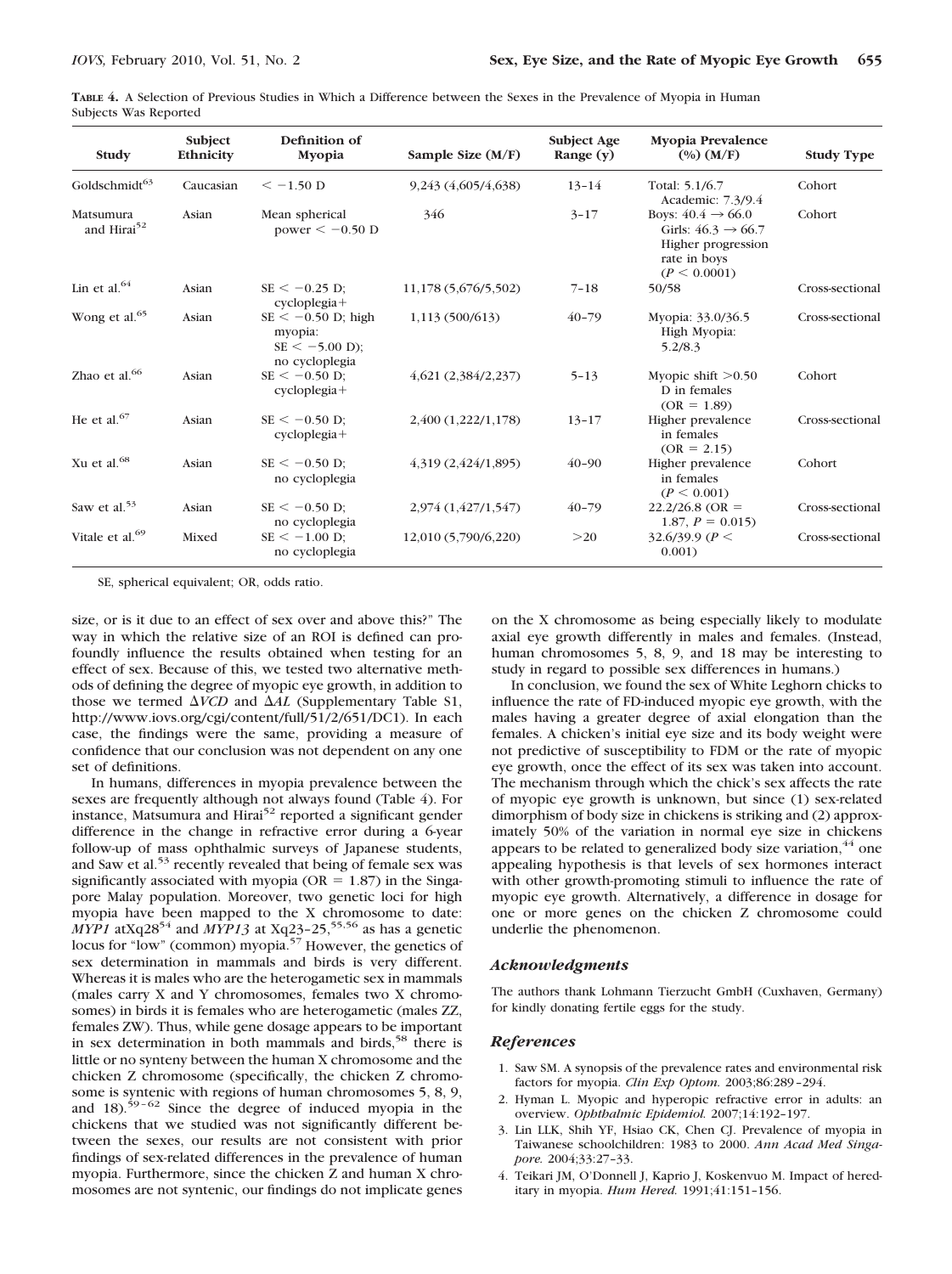- 5. Hammond CJ, Snieder H, Gilbert CE, Spector TD. Genes and environment in refractive error: the twin eye study. *Invest Ophthalmol Vis Sci.* 2001;42:1232–1236.
- 6. Lyhne N, Sjolie AK, Kyvik KO, Green A. The importance of genes and environment for ocular refraction and its determiners: a population based study among 20 – 45 year old twins. *Br J Ophthalmol.* 2001;85:1470 –1476.
- 7. Dirani M, Chamberlain M, Shekar SN, et al. Heritability of refractive error and ocular biometrics: The genes in myopia (GEM) twin study. *Invest Ophthalmol Vis Sci.* 2006;47:4756 – 4761.
- 8. Zadnik Z, Satariano WA, Mutti DO, Sholtz RI, Adams AJ. The effect of parental history of myopia on children's eye size. *J Am Med Assoc.* 1994;271:1323–1327.
- 9. Mutti DO, Hayes JR, Mitchell GL, et al. Refractive error, axial length, and relative peripheral refractive error before and after the onset of myopia. *Invest Ophthalmol Vis Sci.* 2007;48:2510 –2519.
- 10. Lam DSC, Fan DSP, Lam RF, et al. The effect of parental history of myopia on children's eye size and growth: results of a longitudinal study. *Invest Ophthalmol Vis Sci.* 2008;49:873– 876.
- 11. Fan DS, Lam DS, Wong TY, et al. The effect of parental history of myopia on eye size of pre-school children: a pilot study. *Acta Ophthalmol Scand.* 2005;83:492– 496.
- 12. Kurtz D, Hyman L, Gwiazda JE, et al. Role of parental myopia in the progression of myopia and its interaction with treatment in COMET children. *Invest Ophthalmol Vis Sci.* 2007;48:562–570.
- 13. Morgan I, Rose K. How genetic is school myopia? *Prog Retin Eye Res.* 2005;24:1–38.
- 14. Young TL, Metlapally R, Shay AE. Complex trait genetics of refractive error. *Arch Ophthalmol.* 2007;125:38 – 48.
- 15. Tang WC, Yap MK, Yip SP. A review of current approaches to identifying human genes involved in myopia. *Clin Exp Optom.* 2008;91:4 –22.
- 16. Hammond CJ, Andrew T, Mak YT, Spector TD. A susceptibility locus for myopia in the normal population is linked to the PAX6 gene region on chromosome 11: A genomewide scan of dizygotic twins. *Am J Hum Genet.* 2004;75:294 –304.
- 17. Klein AP, Duggal P, Lee KE, et al. Confirmation of linkage to ocular refraction on chromosome 22q and identification of a novel linkage region on 1q. *Arch Ophthalmol.* 2007;125:80 – 85.
- 18. Wojciechowski R, Moy C, Ciner E, et al. Genomewide scan in Ashkenazi Jewish families demonstrates evidence of linkage of ocular refraction to a QTL on chromosome 1p36. *Hum Genet.* 2006;119:389 –399.
- 19. Han W, Yap MK, Wang J, Yip SP. Family based association analysis of hepatocyte growth factor (HGF) gene polymorphisms in high myopia. *Invest Ophthalmol Vis Sci.* 2006;47:2291–2299.
- 20. Yanovitch T, Li YJ, Metlapally R, et al. Hepatocyte growth factor and myopia: genetic association analyses in a Caucasian population. *Mol Vis.* 2009;15:1028 –1035.
- 21. Mutti DO, Cooper ME, O'Brien S, et al. Candidate gene and locus analysis of myopia. *Mol Vis.* 2007;13:1012–1019.
- 22. Metlapally R, Li Y-J, Tran-Viet K-N, et al. COL1A1, COL2A1 genes and myopia susceptibility: evidence of association and suggestive linkage to the COL2A1 locus. *Invest Ophthalmol Vis Sci.* 2009; 50(9):4080 – 4086.
- 23. Rose KA, Morgan IG, Ip J, et al. Outdoor activity reduces the prevalence of myopia in children. *Ophthalmology.* 2008;115: 1279 –1285.
- 24. Ip JM, Rose K, Morgan I, Burlutsky G, Mitchell P. Myopia and the urban environment: findings for a sample of 12-year old Australian school children. *Invest Ophthalmol Vis Sci.* 2008;49:3858 –3863.
- 25. Jones LA, Sinnott LT, Mutti DO, et al. Parental history of myopia, sports and outdoor activities, and future myopia. *Invest Ophthalmol Vis Sci.* 2007;48:3524 –3532.
- 26. Dirani M, Tong L, Gazzard G, et al. Outdoor activity and myopia in Singapore teenage children. *Br J Ophthalmol.* 2009;93:997–1000.
- 27. Lu B, Congdon N, Liu X, et al. Associations between near work, outdoor activity, and myopia among adolescent students in rural China: the Xichang Pediatric Refractive Error Study report no. 2. *Arch Ophthalmol.* 2009;127:769 –775.
- 28. Mutti DO, Zadnik K. Has near work's star fallen? *Optom Vis Sci.* 2009;86:76 –78.
- 29. Hornbeak DM, Young TL. Myopia genetics: a review of current research and emerging trends. *Curr Opin Ophthalmol.* 2009; 20(5):356 –362.
- 30. Wallman J, Turkel J, Trachtman J. Extreme myopia produced by modest changes in early visual experience. *Science.* 1978;201: 1249 –1251.
- 31. Sherman SM, Norton TT, Casagrande VA. Myopia in the lid sutured tree shrew. *Brain Res.* 1977;124:154 –157.
- 32. Wiesel TN, Raviola E. Myopia and eye enlargement after neonatal lid fusion in monkeys. *Nature.* 1977;266:66 – 68.
- 33. Troilo D, Judge SJ. Ocular development and visual deprivation myopia in the common marmoset (Callithrix jacchus). *Vision Res.* 1993;33:1311–1324.
- 34. Tejedor J, de la Villa P. Refractive changes induced by form deprivation in the mouse eye. *Invest Ophthalmol Vis Sci.* 2003; 44:32–36.
- 35. McFadden SA, Howlett MH, Mertz JR. Retinoic acid signals the direction of ocular elongation in the guinea pig eye. *Vision Res.* 2004;44:643– 653.
- 36. McBrien NA, Adams DW. A longitudinal investigation of adultonset and adult-progression of myopia in an occupational group: refractive and biometric findings. *Invest Ophthalmol Vis Sci.* 1997; 38:321–333.
- 37. Wildsoet CF. Structural correlates of myopia. In: Rosenfield M, Gilmartin B, eds. *Myopia and Nearwork.* Oxford, UK: Butterworth-Heinemann; 1998:31–57.
- 38. Troilo D, Li T, Glasser A, Howland HC. Differences in eye growth and the response to visual deprivation in different strains of chicken. *Vision Res.* 1995;25:1211–1216.
- 39. Schmid K, Wildsoet C. Breed- and gender-dependent differences in eye growth and form deprivation responses in chick. *J Comp Physiol A.* 1996;178:551–561.
- 40. Shen W, Sivak JG. Eyes of a lower vertebrate are susceptible to the visual environment. *Invest Ophthalmol Vis Sci.* 2007;48:4829 – 4837.
- 41. Zhu XS, Lin T, Stone RA, Laties AM. Sex differences in chick eye growth and experimental myopia. *Exp Eye Res.* 1995;61:173–179.
- 42. Schaeffel F, Howland HC. Properties of the feedback loops controlling eye growth and refractive state in the chicken. *Vision Res.* 1991;31:717–734.
- 43. Saltarelli D, Wildsoet C, Nickla D, Troilo D. Susceptibility to formdeprivation myopia in chicks is not altered by an early experience of axial myopia. *Optom Vis Sci.* 2004;81:119 –126.
- 44. Prashar A, Hocking PM, Erichsen JT, et al. Common determinants of body size and eye size in chickens from an advanced intercross line. *Exp Eye Res.* 2009;89:42– 48.
- 45. Griffiths R, Double MC, Orr K, Dawson RJG. A DNA test to sex most birds. *Mol Ecol.* 1998;7:1071–1075.
- 46. Nota Y, Takenaka O. DNA extraction from urine and sex identification of birds. *Mol Ecol.* 1999;8:1237–1238.
- 47. Guggenheim JA, Erichsen JT, Hocking PM, Wright NF, Black R. Similar genetic susceptibility to form-deprivation myopia in three strains of chicken. *Vision Res.* 2002;42:2747–2756.
- 48. Wallman J, Adams JI. Developmental aspects of experimental myopia in chicks: susceptibility, recovery and relation to emmetropization. *Vision Res.* 1987;27:1139 –1163.
- 49. Stone RA, Lin T, Desai D, Capehart C. Photoperiod, early post-natal eye growth and visual deprivation. *Vision Res.* 1995;35:1195– 1202.
- 50. Shen W, Vijayan M, Sivak JG. Inducing form-deprivation myopia in fish. *Invest Ophthalmol Vis Sci.* 2005;46:1797–1803.
- 51. Bishop KM, Wahlsten D. Sex and species differences in mouse and rat forebrain commissures depend on the method of adjusting for brain size. *Brain Res.* 1999;815:358 –366.
- 52. Matsumura H, Hirai H. Prevalence of myopia and refractive changes in students from 3 to 17 years of age. *Surv Ophthalmol.* 1999;44:S109 –S115.
- 53. Saw SM, Chan YH, Wong WL, et al. Prevalence and risk factors for refractive errors in the Singapore Malay Eye Survey. *Ophthalmology.* 2008;115:1713–1719.